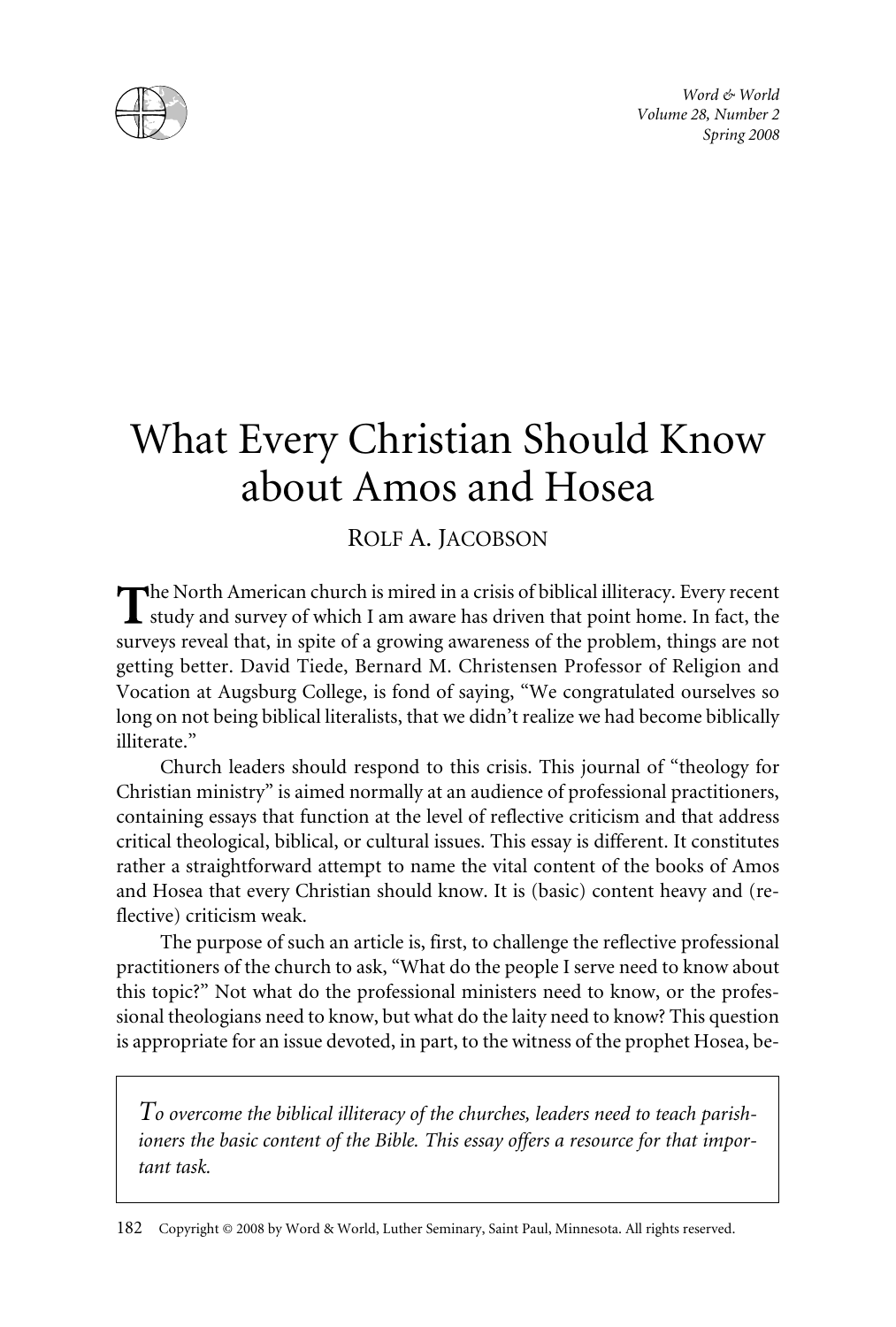cause Hosea condemned the professional religious practitioners of his day precisely for the sin of failing to equip the laity with basic knowledge of God and of God's ways: "My people are destroyed for lack of knowledge" (Hos 4:6).

Second, the present essay is intended to help professional ministers of the church to begin to equip the laity with basic knowledge about Amos and Hosea. The essay can be used directly by laity or read by pastors in preparation for a sermon series or Bible study series on these books. The material in these two ancient prophetic books can be challenging—both intellectually and morally. We all need assistance to understand their witness and to wrestle with their proclamation. But, as the book bearing Hosea's name ends, "Those who are wise understand these things" (14:9).

## **HISTORICAL CONTEXT**

Amos and Hosea (along with their fellow prophets Isaiah and Micah) were active in the eighth century B.C.E., during an era of the chosen people's history that is often called the period of the divided monarchy. During these years, the twelve tribes were divided into two kingdoms. The southern kingdom, known as Judah, was made up mostly of the tribe of the same name, as well as the house of Benjamin. Its capital was Jerusalem, where its worship life centered in the temple that

*"the eighth century was a time of relative peace and prosperity for the two sister kingdoms—especially for the northern kingdom, Israel, in which both Amos and Hosea prophesied"*

Solomon had built for the Lord. It was governed by a line of kings that descended from King David and that would eventually produce Jesus of Nazareth. The northern kingdom, known as Israel, was made up of the remaining geographical tribes. The northern tribes had split from the Davidic monarchy about the year 922 B.C.E., following the reign of Solomon. Israel did not enjoy one, stable dynasty, as did its southern sister. Instead, because of a series of coups and murders, many different families established brief dynasties. One of the usurpers, King Omri, built the city of Samaria sometime around the year 870 B.C.E., which then served as Israel's capital until the kingdom's fall around 722 B.C.E. Descendants of the northern kingdom later became known as Samaritans, while descendants of Judah became known as Jews.

The eighth century was a time of relative peace and prosperity for the two sister kingdoms—especially for the northern kingdom, Israel, in which both Amos and Hosea prophesied. In the middle of this century, both kingdoms enjoyed long and stable kingly reigns. Jeroboam II ruled in Israel (c. 783–742 B.C.E.) and Uzziah ruled in Judah (c. 786–738 B.C.E.). Externally, the region's superpowers—Egypt to the southwest and Assyria to the northwest—were relatively dormant. Internally,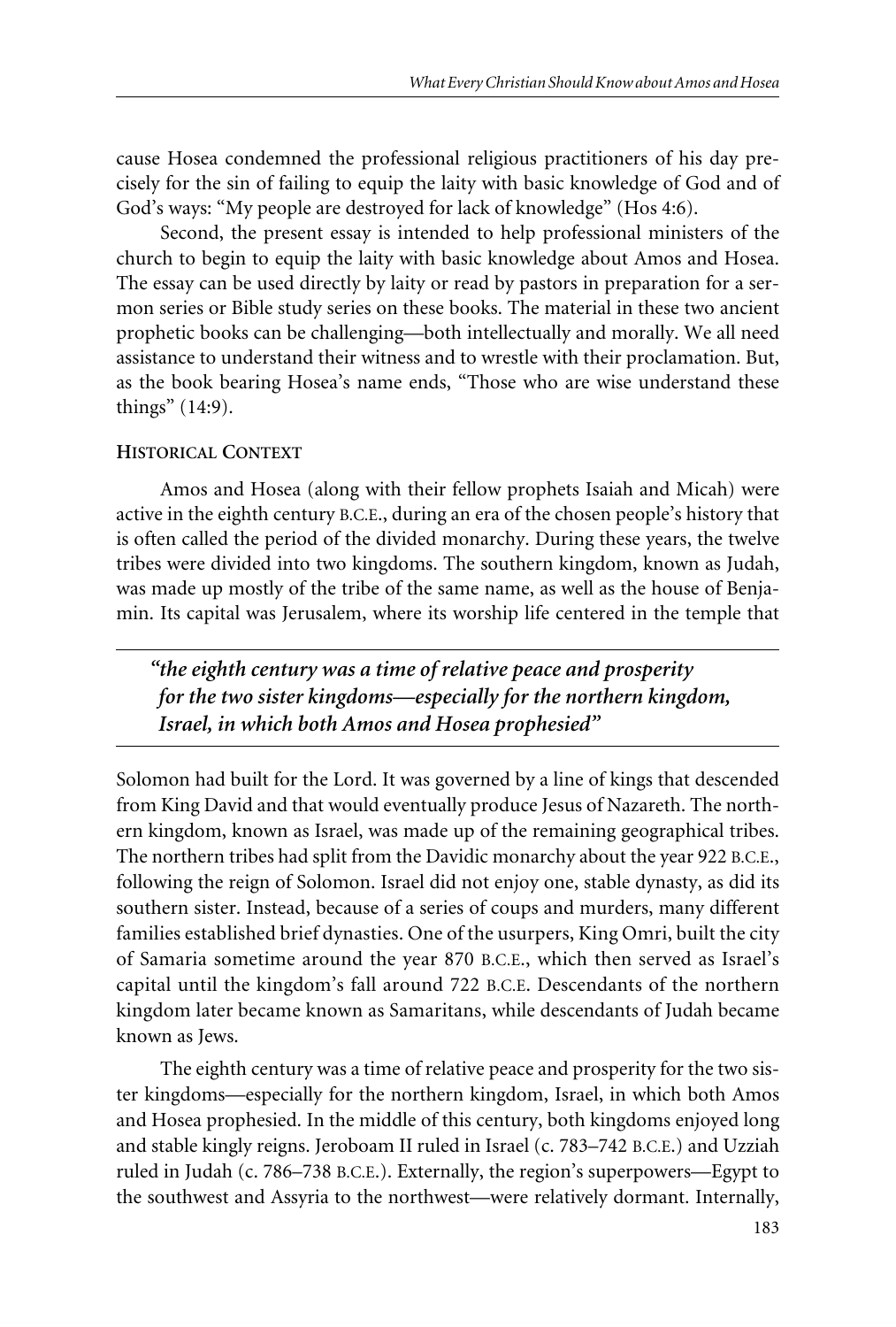wealth and prosperity were growing, as a new set of wealthy people emerged within Israel.

In terms of the religious life of the people, there were two overriding problems. The first was a crisis presented by the pagan worship of Israel's Canaanite neighbors, especially worship of the Canaanite god of rain, Baal. In Israel, many who worshiped the Lord found no problem with also worshiping Baal and observing the worship rituals in Baal's honor. A second religious crisis of this time might be described as "mechanistic" faith. Many people approached faith by merely going through the motions—observing ceremonies ritualistically, but living day-today in a manner incompatible with a relationship with the Lord.

Summary:

- Amos and Hosea prophesied during the eighth century B.C.E., during the time of the divided monarchy.
- This was a time of relative stability and prosperity.
- Two crises were (1) worship of the pagan god Baal and (2) rote religious observation in which the Israelites did not live their faith out in daily life.

## **AMOS**

## *The prophet*

Although the book of Hosea comes before the book of Amos in the Old Testament, the prophet Amos came slightly before the prophet Hosea in history. The book of Amos begins, "The words of Amos, who was among the shepherds of Tekoa, which he saw concerning Israel in the days of King Uzziah of Judah and in the days of King Jeroboam son of Joash of Israel, two years before the earthquake" (1:1). From this introduction, three important things about Amos can be gleaned. First, he was a citizen of Judah, the southern kingdom, since Tekoa was part of Judah, but God sent him to preach his prophetic messages in the northern kingdom, Israel. One can imagine that this would have made him fairly unpopular in the northern kingdom. Just imagine, during the time of the American Civil War, if God had sent a preacher from the North down to deliver God's messages in the South—especially critical ones! We do not even have to imagine how he was received. Amos 7:10–17 contains the account of a confrontation between Amos and "Amaziah, the priest of Bethel" (one of the main spiritual centers of the northern kingdom), in which Amaziah tells Amos in so many words, "Go back to your own country if you want to earn a living as a prophet; you are not welcome here!"

A second conclusion that can be drawn from the opening verse of Amos is that the prophet was not trained as a professional prophet. He was "among the shepherds of Tekoa." This does not mean that he was poor, illiterate, or in other ways lowly. It might well be that he was a property owner, a member of a wealthier class. The real point is that God called him to serve as a prophet even though he was not a member of an official prophetic guild. To apply the standards of our own day,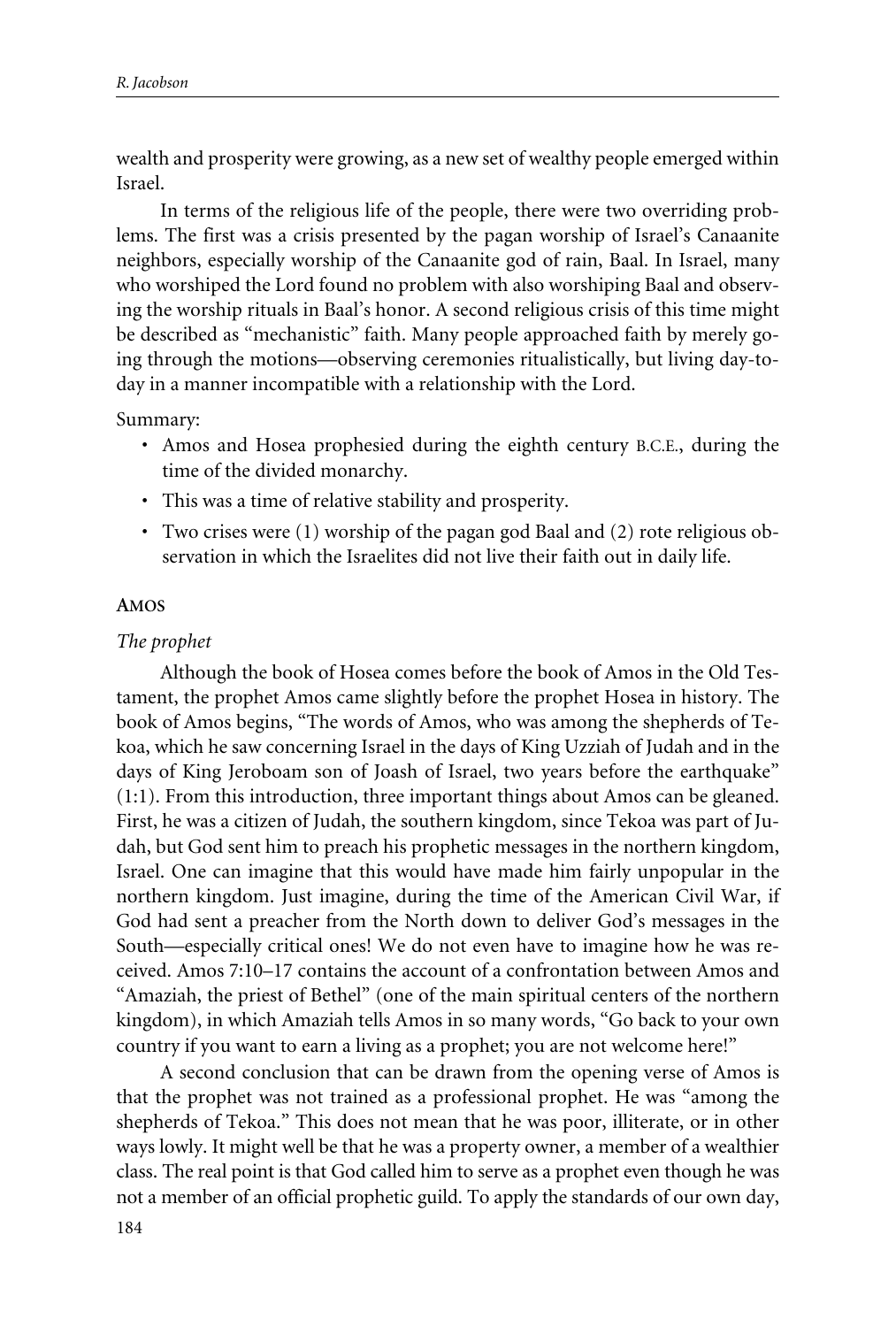he had not attended seminary, not been ordained, and was not on the payroll. This point is underscored in the account of Amos's confrontation with Amaziah, when the prophet retorted, in effect, "I am farmer, not a professional prophet. This is not about earning money. This is about God, who called me to deliver God's word, so that is exactly what I am doing" (see 7:14–15).

> *"God called Amos to serve as a prophet even though he was not a member of an official prophetic guild"*

A third aspect of Amos's career evident in the first verse of the book is that the prophet most likely had a very brief yet intense prophetic career. The text says that Amos spoke these words "two years before the earthquake." Some scholars have concluded that this means that his prophetic ministry lasted for only a year, following which he went back to farming. Given the cold welcome he received in the northern kingdom, who can blame him?

## *Amos's message*

One characteristic passage from the book of Amos that every Christian should know is Amos 5:21–24.

I hate, I despise your festivals, and I take no delight in your solemn assemblies. Even though you offer me your burnt offerings and grain offerings, I will not accept them; and the offerings of well-being of your fatted animals I will not look upon. Take away from me the noise of your songs; I will not listen to the melody of your harps. But let justice roll down like waters, and righteousness like an ever-flowing stream.

The "I" speaking in this passage is the Lord. As was the custom in the ancient days, the prophet would say something like, "Thus says the Lord," and then deliver God's message in the first person. Using stark and shocking language—"I hate, I despise... I will not accept... I will not look... I will not listen"—this message contrasts rote, ritual religious observation with intentional, daily faithful fulfillment. The "festivals" and "solemn assemblies" of which the prophet speaks refer to the highest and holiest days of the religious year—the ancient equivalents of the Christian celebrations of Christmas and Easter. The prophet is not claiming that these have no value to God, but rather, the prophet is criticizing any religious faith that can drive a wedge between loving God and loving neighbor. The prophet's message is similar to the teaching of Jesus: loving God and loving neighbor go together. When God establishes a right relationship with us, God simultaneously demands that we turn to our neighbors and try to initiate right relationships with them.

The key demand that God makes of us is that "justice roll down like waters,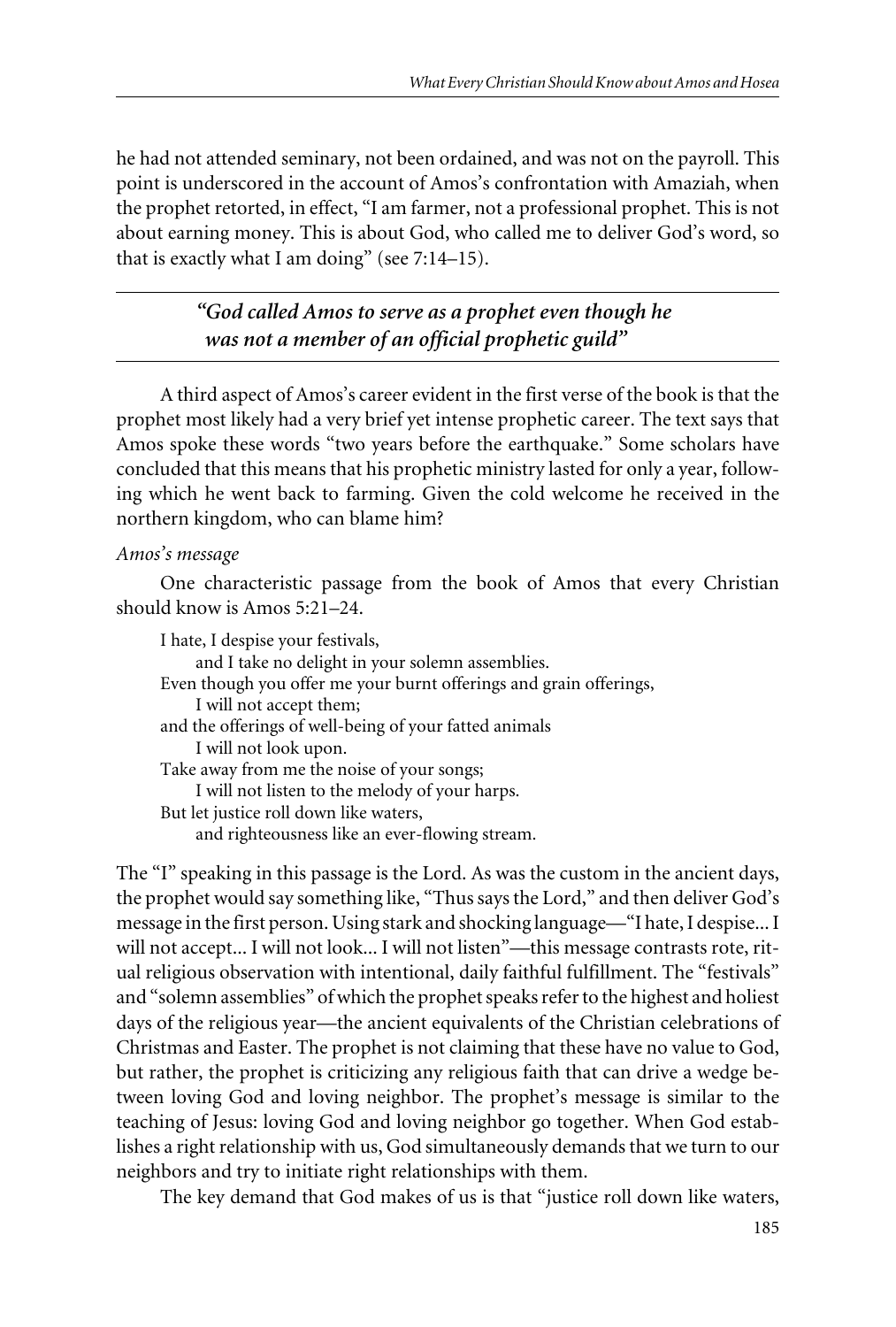and righteousness like an ever-flowing stream." The two terms, justice and righteousness, mutually inform one another. Justice has to do with the situation in outward society, while righteousness has to do with the state of one's interior life. Justice is the external state of affairs in which all life can thrive. Many people equate the concept of justice with "fairness." But that is insufficient. When something is fair, everyone plays by the same rules. But, as anyone who has ever competed in a game knows, sometimes a strict enforcement of rules makes success impossible for one or more players. Sometimes, in order for as many people as possible to thrive, the application of rules needs to be tailored to specific situations. Fairness is indeed one part of justice, but it is *only one* part of justice. Because justice is about God's preferred social order in which all life can thrive, it means that society must be more than merely fair. There must be special provision made for the disadvantaged, especially for those least able to compete on a level playing field. As a prophet who lived shortly after Amos announced, "Learn to do good; seek justice, rescue the oppressed, defend the orphan, plead for the widow" (Isa 1:17). "Righteousness," on the other hand, is the measure of whether an individual person or a group of people are living in a manner consistent with the just society that God desires. In the Bible, a righteous scale measures weight accurately and a righteous promise-maker keeps promises. Similarly, a righteous person strives to make decisions and live personally in a way that contributes to creating a just society in which all life can flourish.

Summary:

- Amos was a citizen of the southern kingdom, whom God sent to prophesy to the northern kingdom.
- Amos was not a professional prophet, but a layperson whom God called to prophetic ministry for a short time.
- In a key passage from Amos 5, the prophet announces that the life of faith requires justice and righteousness, not merely rote religious observance.

## **HOSEA**

## *The prophet*

Like Amos, the prophet Hosea was sent by God to deliver messages to the northern kingdom, Israel. Unlike Amos, Hosea was originally from the northern kingdom, was very likely a member of a prophet guild (or held an officially recognized role as a prophet), and had a prophetic career that spanned a great deal of time. Most likely, Hosea's prophetic career lasted from around 750 B.C.E. until after 722 B.C.E.—the year when the northern kingdom was defeated and destroyed by the Assyrian empire. So, while Amos's intense career took place entirely during a time of peace and stability, Hosea's ministry began in the midst of security, but ended amid the ash heap of Samaria's destruction.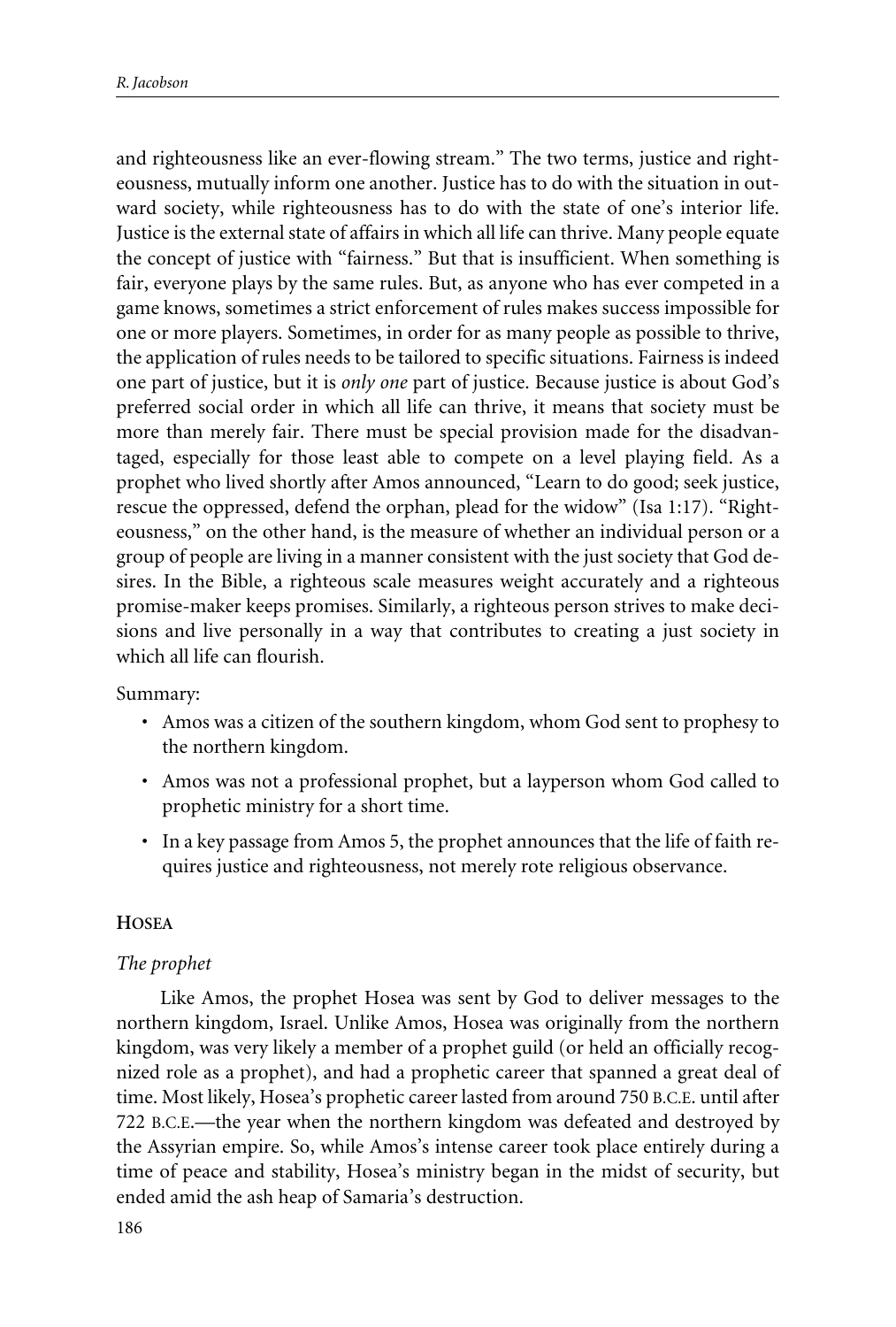#### *Hosea's message*

One aspect of Hosea's witness that every Christian should know is the message that he embodied through the living parable of his family life. Hosea took a wife, named Gomer, in order to announce to the people God's anger and judgment because of their sins:

When the LORD first spoke through Hosea, the LORD said to Hosea, "Go, take for yourself a wife of whoredom and have children of whoredom, for the land commits great whoredom by forsaking the LORD." (Hos 1:2)

As one can easily imagine, there has been a great deal of debate about who Gomer was and what the text means when it says she was "a wife of whoredom." Was she a prostitute? If so, was she a cultic prostitute or a common prostitute?<sup>1</sup> Was she simply a promiscuous woman? If she was either a prostitute or a promiscuous woman, was she so before Hosea married her or did she later become such? Was she none of the above, but just a symbolic representation of the people's infidelity? One final question: Is the report of Hosea's marriage a parable or did Hosea actually marry a "woman of harlotry" (no matter how we define this term)?

> *"there has been a great deal of debate about who Gomer was and what the text means when it says she was 'a wife of whoredom'"*

Answers to all of these questions vary, but the gist of the message that the report of Hosea's marriage is intended to deliver is clear: just as Hosea had married an unfaithful spouse, so God had initiated a relationship with an unfaithful people. The point is that, in the same way husbands and wives are expected to be faithful to one another, God's people are to be faithful to God. Hosea's message was a clear condemnation: the people had not been faithful to God.

Hosea also communicated this message through the names of the three children that Gomer bore. The first child, a boy, was named Jezreel, "for in a little while I will punish the house of Jehu for the blood of Jezreel" (1:4). Jezreel was a place in which the kings of Israel—referred to here as "the house of Jehu," who was King Jeroboam II's ancestor—had shed innocent blood (see 1 Kings 21; 2 Kings 9–10). The second child, a daughter, was named Not-Shown-Mercy (Hebrew: *Lo-Ruhamah*), "for I will no longer have mercy on the house of Israel or forgive them"

<sup>&</sup>lt;sup>1</sup>The term "cultic prostitute" designates the belief that as part of the Canaanite worship of Baal, temple women engaged in sexual acts with male worshipers in order to bring about natural fertility. According to one scholar: "The believer thought of the land as the wife which the god fertilized with rain. The cult was based on sympathetic magic. To anticipate, induce, and participate in Baal's intercourse with earth, sexual rites were used, the *hieros gamos* [holy marriage/coupling] celebrated in the cult by representative protagonists"; James Luther Mays, *Hosea: A Commentary* (Philadelphia: Westminster, 1969) 25. Many scholars insist that there is no evidence that cultic prostitutes ever existed in Canaanite religion. Still other scholars believe that temple prostitutes did exist in Canaanite religion, but argue that there was no religious symbolism to the sexual actions they performed, and that they served only physical (that is sexual) needs.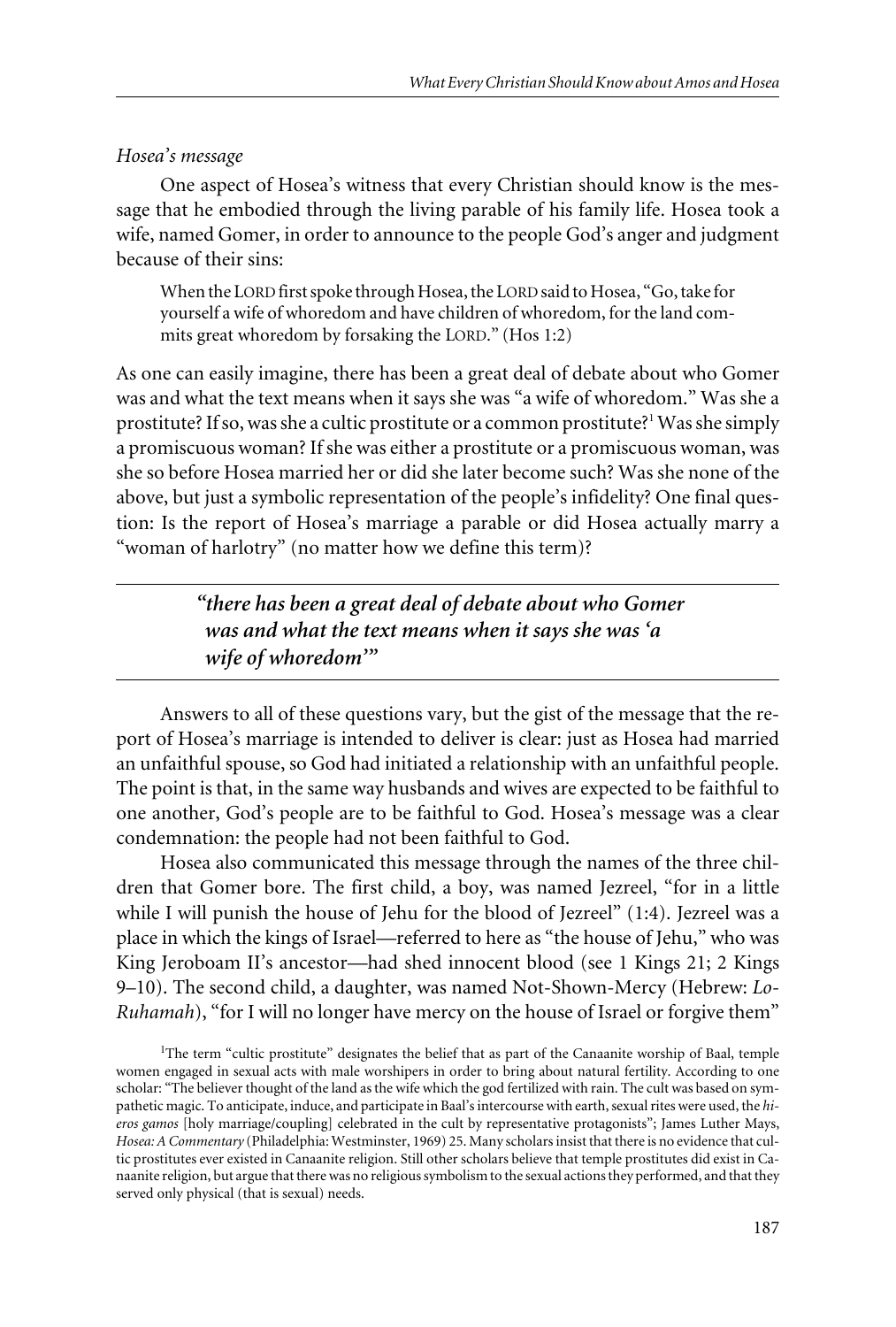(1:6). Another boy was born and named Not-My-People (Hebrew: *Lo-Ammi*), "for you are not my people and I am not your God" (1:9).

As part of living out this drama of communicating God's judgment, the prophet divorced his wife Gomer: "She is not my wife, and I am not her husband"  $(2:2).$ 

> *"God's anger is not the opposite of God's love, but a part of God's love. Precisely because God loves all people and all of creation, God is provoked to anger when a person or persons causes others to suffer."*

A theological issue that Hosea's message raises is the issue of God's anger. Many people today shy away from the concept of God's anger, because they consider God's anger the opposite of God's love. Some people have even mistakenly believed that the New Testament God of Jesus is a "God of love," while the Old Testament God was a "God of anger." Very early on, the Christian church condemned this view as a false teaching. The God of the Old Testament and the God of the New Testament are *the same God*. Furthermore, God's anger is not the opposite of God's love, but *a part of God's love*. Precisely because God loves all people and all of creation, God is provoked to anger when a person or persons causes others to suffer. It is impossible to conceive of a loving God without also conceiving of a God who grows angry when people whom God loves are caused to suffer. As one Old Testament interpreter has written, "Divine sympathy for the victims of human cruelty is the motive of anger. Indeed, what is God's sense of outrage at the mistreatment of the fatherless if not a sense of justice enhanced by compassion?"<sup>2</sup>

The example of parental love is insightful. As a parent, I love both my children. But that love does not preclude the emotion of anger. At times, the behavior of one of my children sparks my anger. In fact, the behavior that will most quickly provoke me to anger is when one child does something to hurt the other one. Precisely because I love both my children, I get angry when they hurt each other, just as my own parents grew angry with me when I hurt one of my siblings.

But God's anger, as both Hosea and indeed the entire Old Testament teach, is momentary. It is short-term. God's "anger is but for a moment; his favor is for a lifetime" (Ps 30:5). God's anger is sparked by human cruelty and sin and exists for the purpose of changing human behavior. When the behavior and sin that motivated God's anger are eliminated, then God's anger abates. Or, when those who caused others to suffer in turn become the victims of human cruelty, God's mercy is sparked.

That is the second part of Hosea's message: God's mercy, love, and faithful-

<sup>2</sup> Abraham Heschel, *The Prophets* (New York: Perennial Classics, 2001) 370.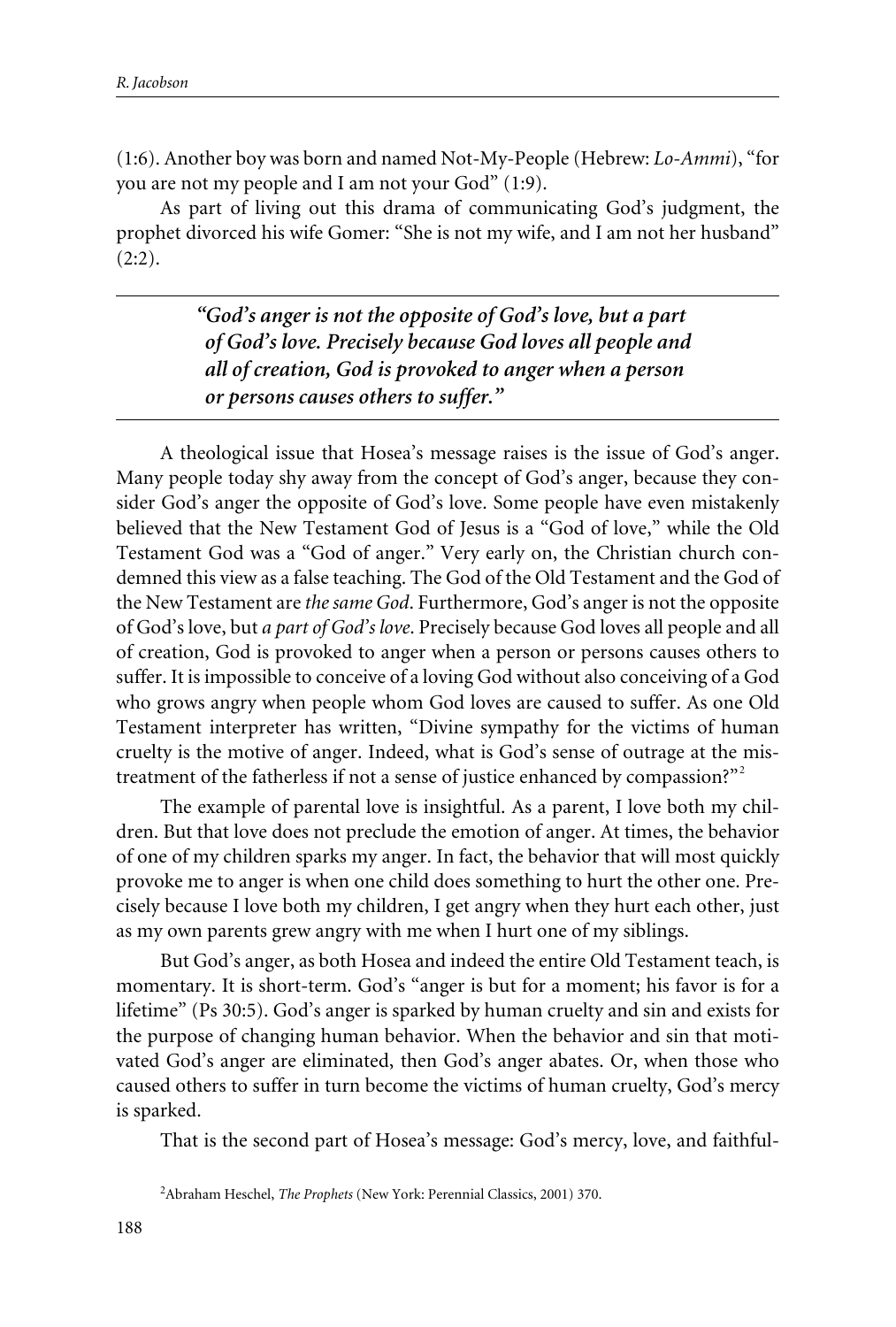ness are enduring. On the other side of God's anger, God still loves and is still faithful to the chosen people.

As noted above, Hosea's prophetic ministry spanned decades. Hosea was still active as a prophet sometime around the year 722 B.C.E.—when the nation of Israel, its monarchy, and its capital city Samaria fell at the hands of the Assyrians. At some point in Hosea's ministry—perhaps near the end of the northern kingdom, perhaps shortly after its destruction—God sent a new message for the prophet to deliver: a message of divine mercy, faithfulness, and forgiveness. It is not clear exactly when this happened, because the messages of Hosea collected in the book that bears his name do not necessarily occur in chronological order. Yet this much is clear: at some point, Hosea sang a new song of hope and faithfulness, because God changed the tune.

As part of this new song, the prophet reinterpreted the meaning of his first child's name and flat out changed the names of his other two children. The prophet announced: "Yet the number of the people of Israel shall be like the sand of the sea...and in the place where it was said to them, 'You are not my people,' it shall be said to them, 'Children of the living God'" (1:10). In this proclamation, Hosea was announcing that God was remaining faithful to the ancient promise to Abraham and Sarah: "I will indeed bless you, and I will make your offspring as numerous as the stars of heaven and as the sand that is on the seashore" (Gen 22:17).

To communicate God's faithfulness, Hosea reinterpreted Jezreel's name. Yes, Jezreel was a place where the kings of Israel had shed blood, but the Hebrew name itself means "God-Plants." So Hosea built on the positive image of God planting or sowing seeds, and he proclaimed, "great shall be the day of God's planting" (1:11; my translation). Similarly, Hosea renamed his second two children. Speaking to God-Plants, the older child, he said, "Say to your brother, My-People [Hebrew: *Ammi*], and to your sister, Shown-Mercy [Hebrew: *Ruhamah*]" (2:1; my translation).

Furthermore, the prophet remained faithful to his promiscuous or prostituting wife: "I will take you as my wife in righteousness and in justice, in steadfast love, and in mercy. I will take you for my wife in faithfulness; and you shall know the Lord" (2:19–20). The key theological terms and climactic final words of this verse emphasize the point of the prophetic drama that the prophet was enacting: The Lord will be faithful in spite of the people's infidelity.

In a passage of from Hos 11 that can be interpreted as a commentary on the prophetic drama that the prophet enacted in his family life, Hosea employs the language of parent and child to preach God's faithfulness and mercy. The passage is one of the most tender, most touching passages in the entire Bible:

When Israel was a child, I loved him, and out of Egypt I called my son. The more I called them, the more they went from me;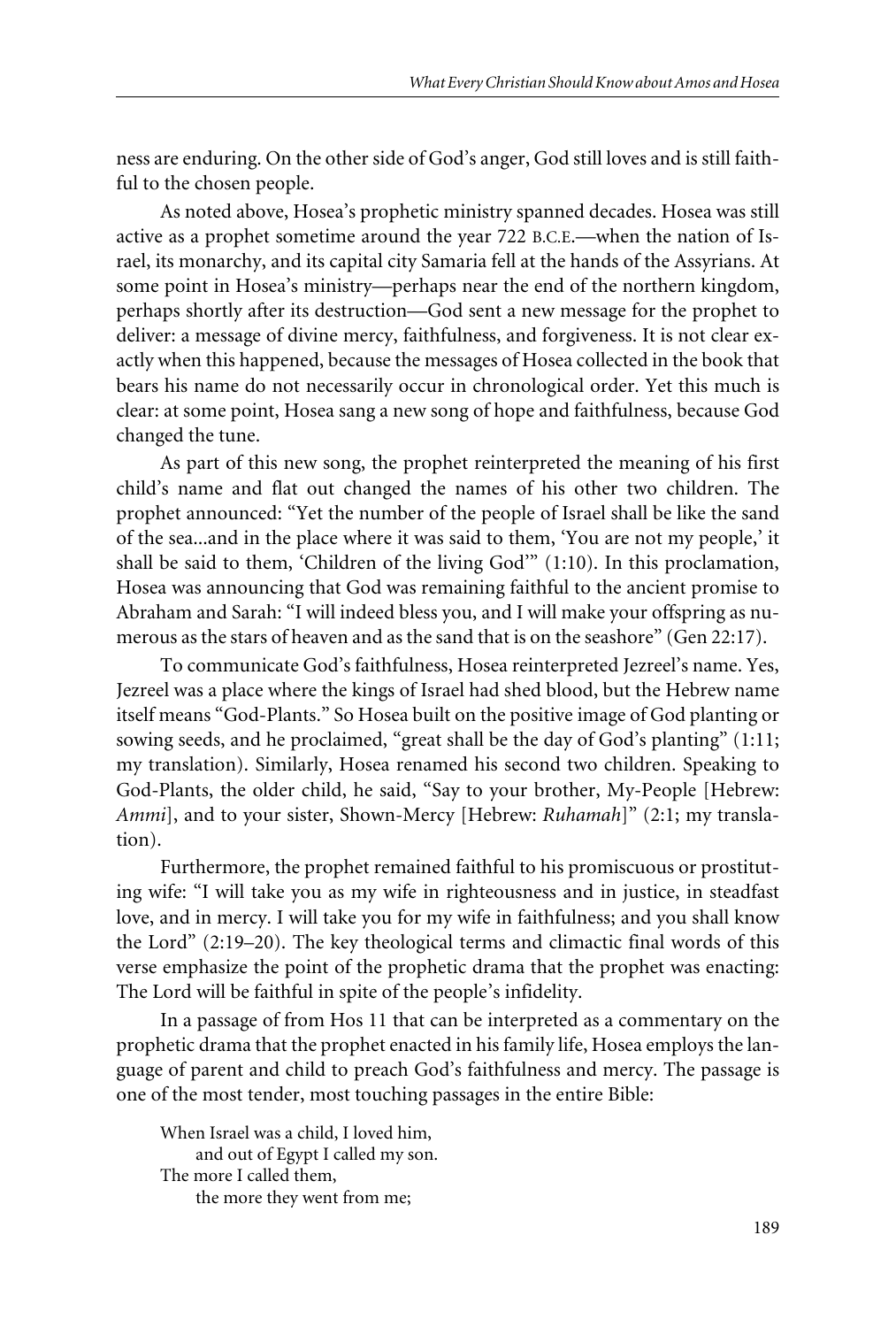they kept sacrificing to the Baals, and offering incense to idols. Yet it was I who taught Ephraim to walk, I took them up in my arms; but they did not know that I healed them. I led them with cords of human kindness, with bands of love. I was to them like those who lift infants to their cheeks. I bent down to them and fed them. How can I give you up, Ephraim? How can I hand you over, O Israel? How can I make you like Admah? How can I treat you like Zeboiim? [Note: two cities that were destroyed] My heart recoils within me; my compassion grows warm and tender. I will not execute my fierce anger; I will not again destroy Ephraim; for I am God and no mortal, the Holy One in your midst, and I will not come in wrath. (11:1–4, 8–9)

The theological issue that is raised by the altered message that Hosea enacted in his family and by the poignant message of Hos 11 is the issue of God's faithfulness. Hosea's message, which is consistent with the message of the entire Bible, is that God's faithfulness is stronger, longer, and deeper than God's anger. Whereas God's anger is momentary and exists in order to bring about a change in human behavior, God's faithfulness is permanent. It is a part of who God is. As Ps 103:8

> *"whereas God's anger is momentary and exists in order to bring about a change in human behavior, God's faithfulness is permanent"*

says, "The Lord merciful and gracious, slow to anger, and abounding in steadfast love." Similarly, in Exod 34:6–7, God's anger is described as enduring to the "third and the fourth generation," but God's mercy "for the thousandth generation." The point of this contrast is not to suggest that God literally punishes for three or four generations, but to underscore by means of the vast difference between "the fourth" and "the thousandth" the radical difference between God's brief anger and God's enduring fidelity. God's anger is the way God has to be sometimes, just because God loves all creation. God's faithfulness and mercy are who God is forever.

Summary:

• Hosea served as the Lord's prophet to Israel over three decades, during which the northern kingdom Israel declined and was destroyed.